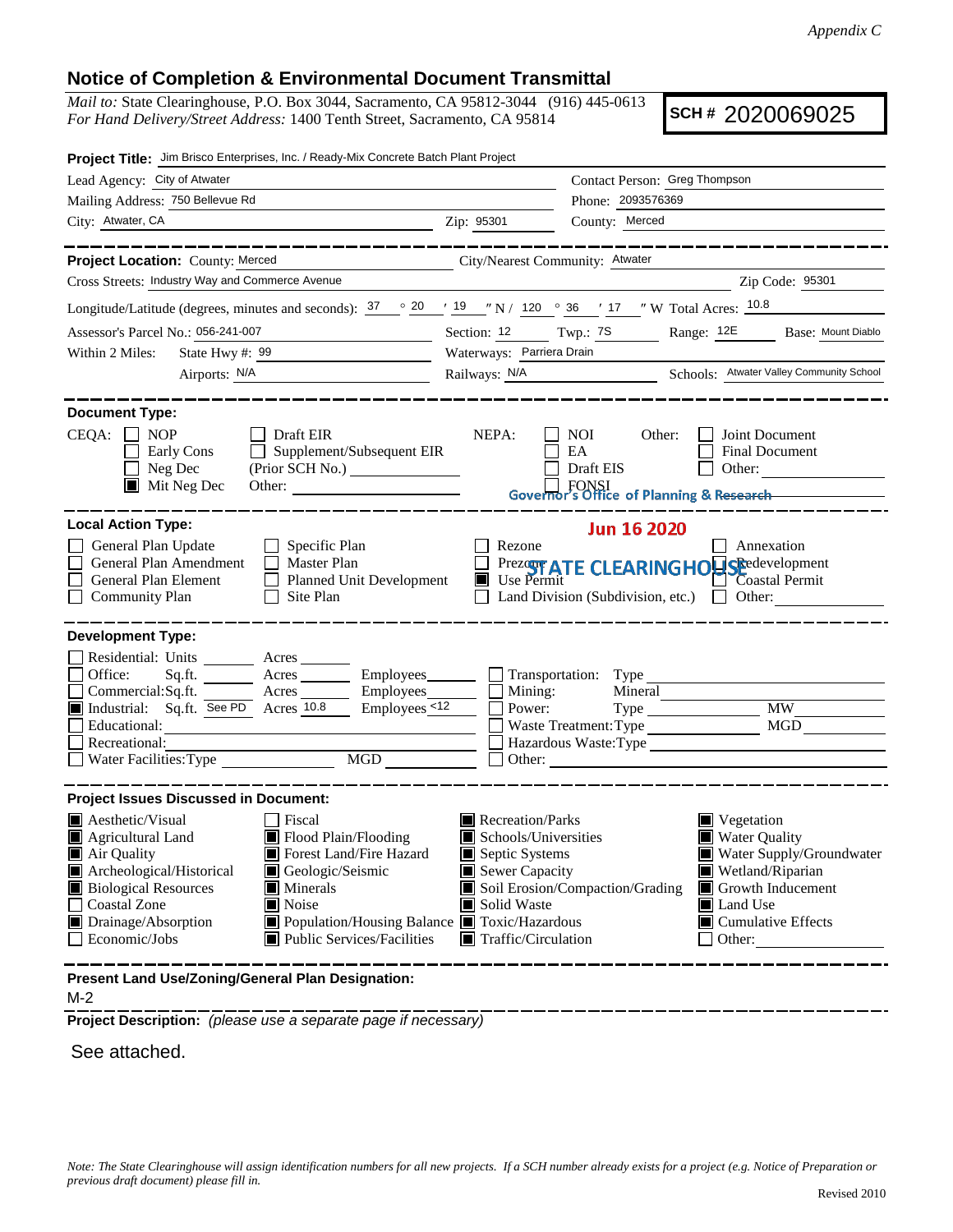## **Reviewing Agencies Checklist**

|                                                                                       | Lead Agencies may recommend State Clearinghouse distribution by marking agencies below with and "X".<br>If you have already sent your document to the agency please denote that with an "S". |                    |                                                     |  |  |
|---------------------------------------------------------------------------------------|----------------------------------------------------------------------------------------------------------------------------------------------------------------------------------------------|--------------------|-----------------------------------------------------|--|--|
| X                                                                                     | Air Resources Board                                                                                                                                                                          |                    | Office of Historic Preservation                     |  |  |
|                                                                                       | Boating & Waterways, Department of                                                                                                                                                           |                    | Office of Public School Construction                |  |  |
|                                                                                       | California Emergency Management Agency                                                                                                                                                       |                    | Parks & Recreation, Department of                   |  |  |
|                                                                                       | California Highway Patrol                                                                                                                                                                    |                    | Pesticide Regulation, Department of                 |  |  |
| X                                                                                     | Caltrans District # 10                                                                                                                                                                       |                    | Public Utilities Commission                         |  |  |
|                                                                                       | <b>Caltrans Division of Aeronautics</b>                                                                                                                                                      |                    | $X \qquad$ Regional WQCB # 5F                       |  |  |
|                                                                                       | <b>Caltrans Planning</b>                                                                                                                                                                     |                    | <b>Resources Agency</b>                             |  |  |
|                                                                                       | Central Valley Flood Protection Board                                                                                                                                                        |                    | Resources Recycling and Recovery, Department of     |  |  |
|                                                                                       | Coachella Valley Mtns. Conservancy                                                                                                                                                           |                    | S.F. Bay Conservation & Development Comm.           |  |  |
|                                                                                       | <b>Coastal Commission</b>                                                                                                                                                                    |                    | San Gabriel & Lower L.A. Rivers & Mtns. Conservancy |  |  |
| $\mathcal{L}^{\text{max}}$                                                            | Colorado River Board                                                                                                                                                                         |                    | San Joaquin River Conservancy                       |  |  |
|                                                                                       | Conservation, Department of                                                                                                                                                                  |                    | Santa Monica Mtns. Conservancy                      |  |  |
|                                                                                       | Corrections, Department of                                                                                                                                                                   |                    | <b>State Lands Commission</b>                       |  |  |
|                                                                                       | <b>Delta Protection Commission</b>                                                                                                                                                           |                    | <b>SWRCB: Clean Water Grants</b>                    |  |  |
|                                                                                       | Education, Department of                                                                                                                                                                     |                    | X SWRCB: Water Quality                              |  |  |
|                                                                                       | <b>Energy Commission</b>                                                                                                                                                                     |                    | <b>SWRCB: Water Rights</b>                          |  |  |
| $\mathsf{X}$                                                                          | Fish & Game Region # 4                                                                                                                                                                       |                    | Tahoe Regional Planning Agency                      |  |  |
|                                                                                       | Food & Agriculture, Department of                                                                                                                                                            | X —                | Toxic Substances Control, Department of             |  |  |
|                                                                                       | Forestry and Fire Protection, Department of                                                                                                                                                  | $X \sim$           | Water Resources, Department of                      |  |  |
|                                                                                       | General Services, Department of                                                                                                                                                              |                    |                                                     |  |  |
|                                                                                       | Health Services, Department of                                                                                                                                                               |                    | Other:                                              |  |  |
|                                                                                       | Housing & Community Development                                                                                                                                                              |                    |                                                     |  |  |
| X                                                                                     | Native American Heritage Commission                                                                                                                                                          |                    |                                                     |  |  |
| Local Public Review Period (to be filled in by lead agency)                           |                                                                                                                                                                                              |                    |                                                     |  |  |
| <b>Starting Date</b><br><u> 1980 - Johann Barn, mars an t-Amerikaansk politiker (</u> |                                                                                                                                                                                              | <b>Ending Date</b> |                                                     |  |  |
| Lead Agency (Complete if applicable):                                                 |                                                                                                                                                                                              |                    |                                                     |  |  |
|                                                                                       |                                                                                                                                                                                              |                    |                                                     |  |  |
|                                                                                       |                                                                                                                                                                                              |                    |                                                     |  |  |
|                                                                                       |                                                                                                                                                                                              |                    |                                                     |  |  |
|                                                                                       |                                                                                                                                                                                              |                    | Phone:                                              |  |  |
| Phone:                                                                                |                                                                                                                                                                                              |                    |                                                     |  |  |
| Date: ______________                                                                  |                                                                                                                                                                                              |                    |                                                     |  |  |

Authority cited: Section 21083, Public Resources Code. Reference: Section 21161, Public Resources Code.